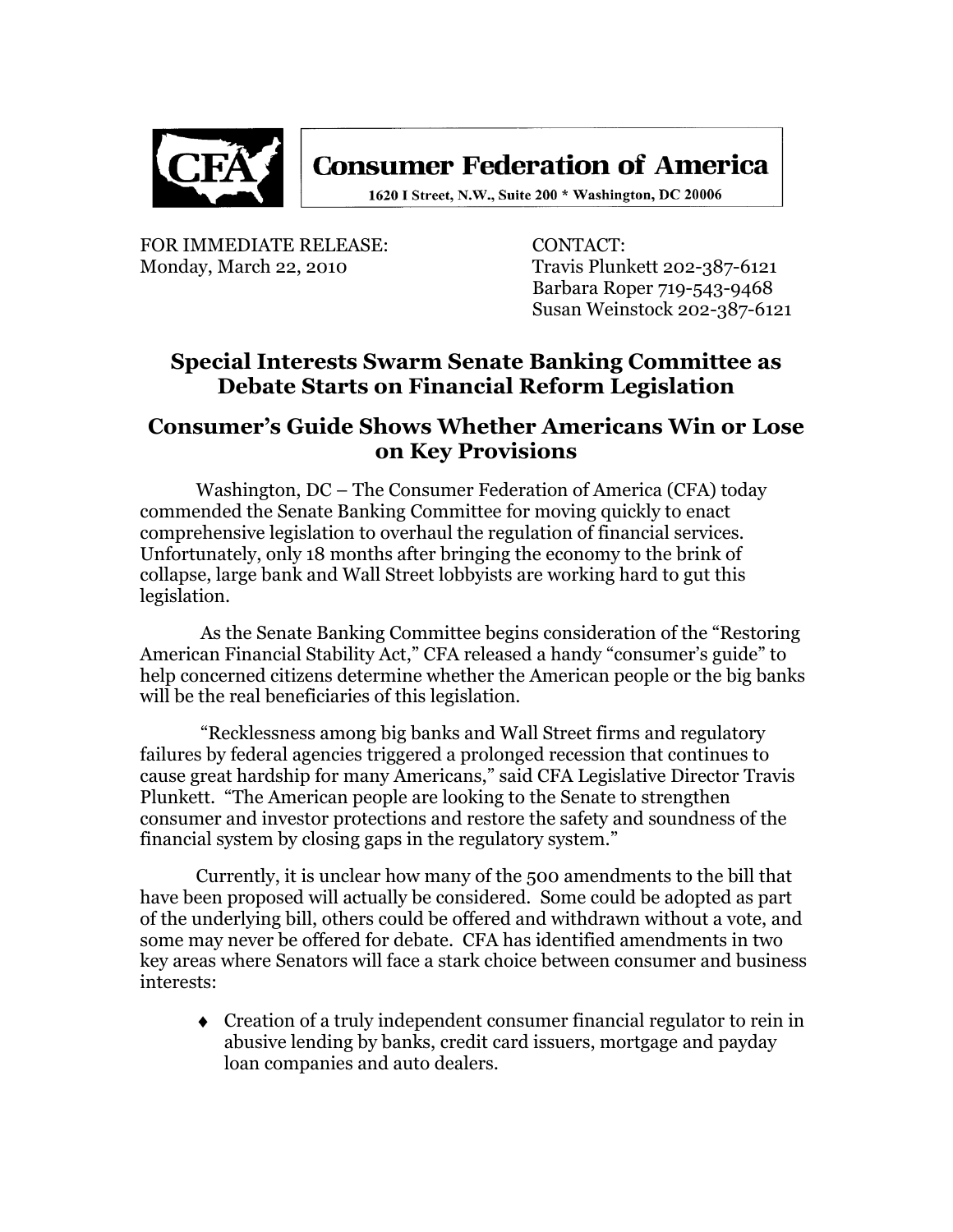Strengthened protections for average investors and new powers for shareholders to hold the managers and directors of the companies they own accountable.

―How these amendments fare could tell us a lot about whether the public interest or special interests are winning out as the bill moves forward," Plunkett said. "Unfortunately, bank and business lobbyists have spent millions  $-$  an estimated \$1 million per member of Congress – to defeat and weaken desperately needed financial reforms like these."

―The proposed new consumer financial protection regulator has been singled out by banks as a leading target for weakening amendments, particularly concerning its independence from indifferent and hostile bank regulators and its oversight and enforcement powers to address unfair, deceptive or abusive practices that target consumers, no matter what type of entity engages in these bad practices," continued Plunkett.

In some areas, industry pressure has already had a negative effect. "In response to lobbying by brokers and insurance agents, the bill's single most important provision to protect average investors – a requirement that brokers and insurance agents act in customers' best interests when recommending securities – has already been stripped from the bill, as has a provision allowing defrauded investors to sue those who aid and abet the fraud," said CFA Director of Investor Protection Barbara Roper. "Meanwhile, a provision authorizing the SEC to limit forced arbitration is threatened, measures to give shareholders new powers to hold company managers and directors accountable for their actions face weakening amendments, and even a provision seeking to give investors a greater voice in investor protection regulatory policy has come under attack. In the age of Madoff, these would hardly seem like controversial measures, but Wall Street has found at least a handful of senators ready and willing to champion its cause and resist modest new investor protections," Roper added.

―Americans need to know who's on their side and who is offering amendments that will leave them vulnerable to dangerous gaps in our regulatory system for which consumers and taxpayers have had to foot the bill," said Susan Weinstock, Financial Reform Campaign Director for CFA. "We strongly encourage all Americans to follow this debate and let their Senators know how they feel about the positions their members are taking."

*The Consumer Federation of American is a non-profit association of more than 280 groups that, since 1968, has sought to advance the consumer interest through advocacy and education.*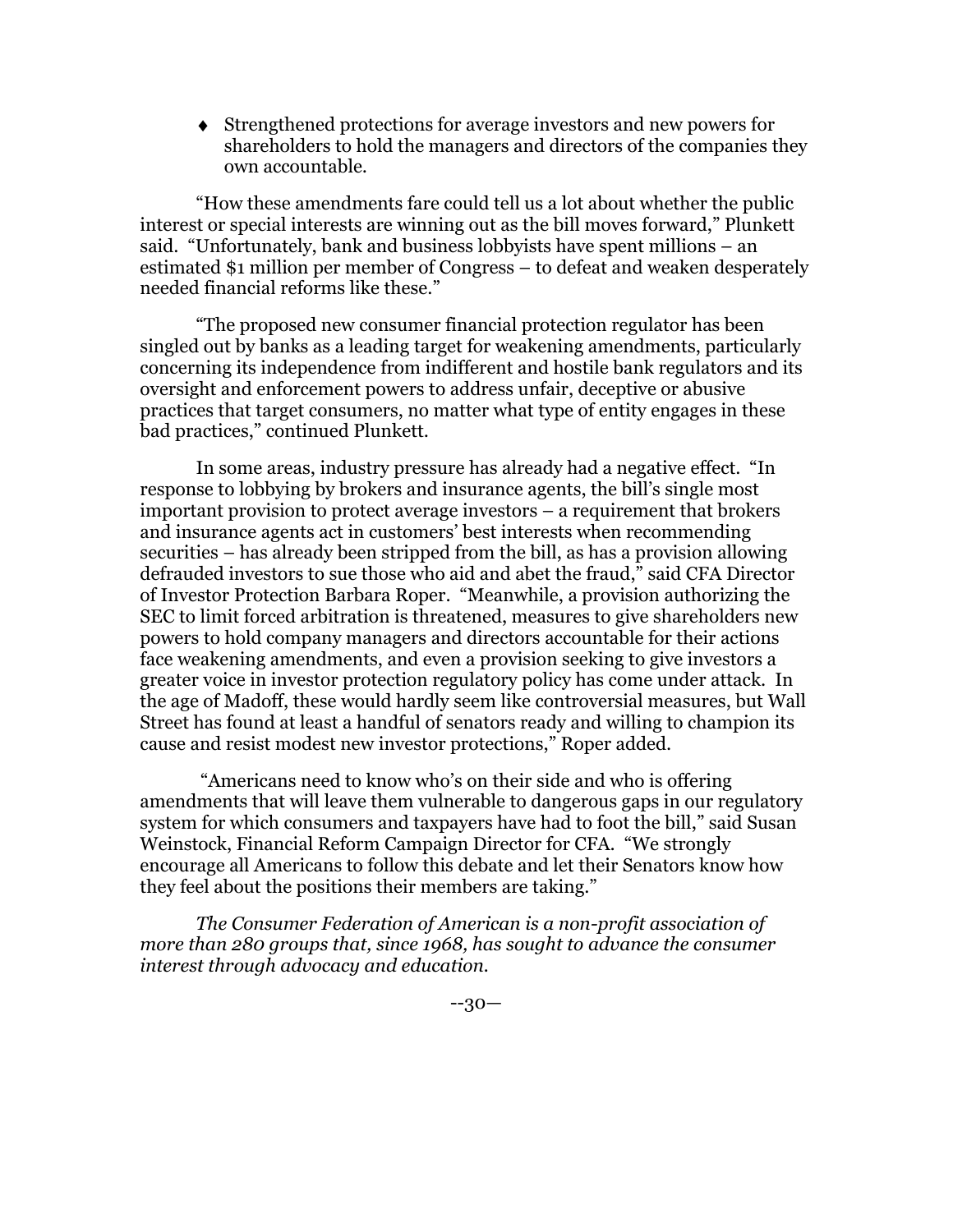| <b>Amendment</b>                                                                                                                                                                                                                              | <b>Who Wins?</b>                                                                                                                                                                                                                                                                                                                                                                                                                  | <b>Who Loses?</b>                                                                                                                                                          | <b>Thumbs</b><br><b>Up/Thumbs</b> |  |  |
|-----------------------------------------------------------------------------------------------------------------------------------------------------------------------------------------------------------------------------------------------|-----------------------------------------------------------------------------------------------------------------------------------------------------------------------------------------------------------------------------------------------------------------------------------------------------------------------------------------------------------------------------------------------------------------------------------|----------------------------------------------------------------------------------------------------------------------------------------------------------------------------|-----------------------------------|--|--|
|                                                                                                                                                                                                                                               |                                                                                                                                                                                                                                                                                                                                                                                                                                   |                                                                                                                                                                            | <b>Down</b>                       |  |  |
|                                                                                                                                                                                                                                               | <b>Consumer Regulator</b>                                                                                                                                                                                                                                                                                                                                                                                                         |                                                                                                                                                                            |                                   |  |  |
| <b>Bank Regulator Veto Power:</b><br>Eliminate Systemic Risk Council<br>veto of consumer regulator<br>decisions (offered by Senator Reed)                                                                                                     | Allowing the same bank regulators<br>who failed to protect consumers<br>from abusive lending to have veto<br>power over the consumer regulator<br>will discourage the regulator from<br>addressing harmful practices as<br>they develop. Consumers will win<br>with the establishment of a robust<br>entity that is functionally<br>independent and that will protect<br>families from unfair or deceptive<br>financial products. | Banks and other lenders which<br>have been able to convince<br>regulators that consumer<br>protections should be<br>subordinate to lenders' profits.                       |                                   |  |  |
| <b>Consumer protection divisions</b><br>subsumed in other agencies:<br>Creation of consumer divisions<br>within the Federal Reserve or FDIC<br>or a consumer protection council<br>that are not independent. (Senators<br>Shelby and Bennett) | Only relatively recently have the<br>Fed or FDIC taken any action on<br>consumer protections from abusive<br>financial products. Banks and<br>other lenders like credit card<br>issuers will be able to continue to<br>prey on consumers without an<br>independent entity to rein in abuses<br>if any of these amendments pass.                                                                                                   | Consumers will continue to be<br>at the mercy of lenders' tricks<br>and traps without an<br>independent entity looking out<br>for their interests.                         |                                   |  |  |
| <b>Federal Pre-emption:</b><br>Allow federal agencies to block<br>stronger state consumer protection<br>laws. (Senator Corker)                                                                                                                | Bank and nonbank lenders in states<br>with strong consumer protection<br>laws could ensure that there is a<br>race to the bottom for consumer<br>protections. Without this<br>amendment, the consumer                                                                                                                                                                                                                             | Strong state consumer<br>protection laws could be<br>gutted by pre-emption. States<br>would be unable to act before<br>local problems become<br>national catastrophes that |                                   |  |  |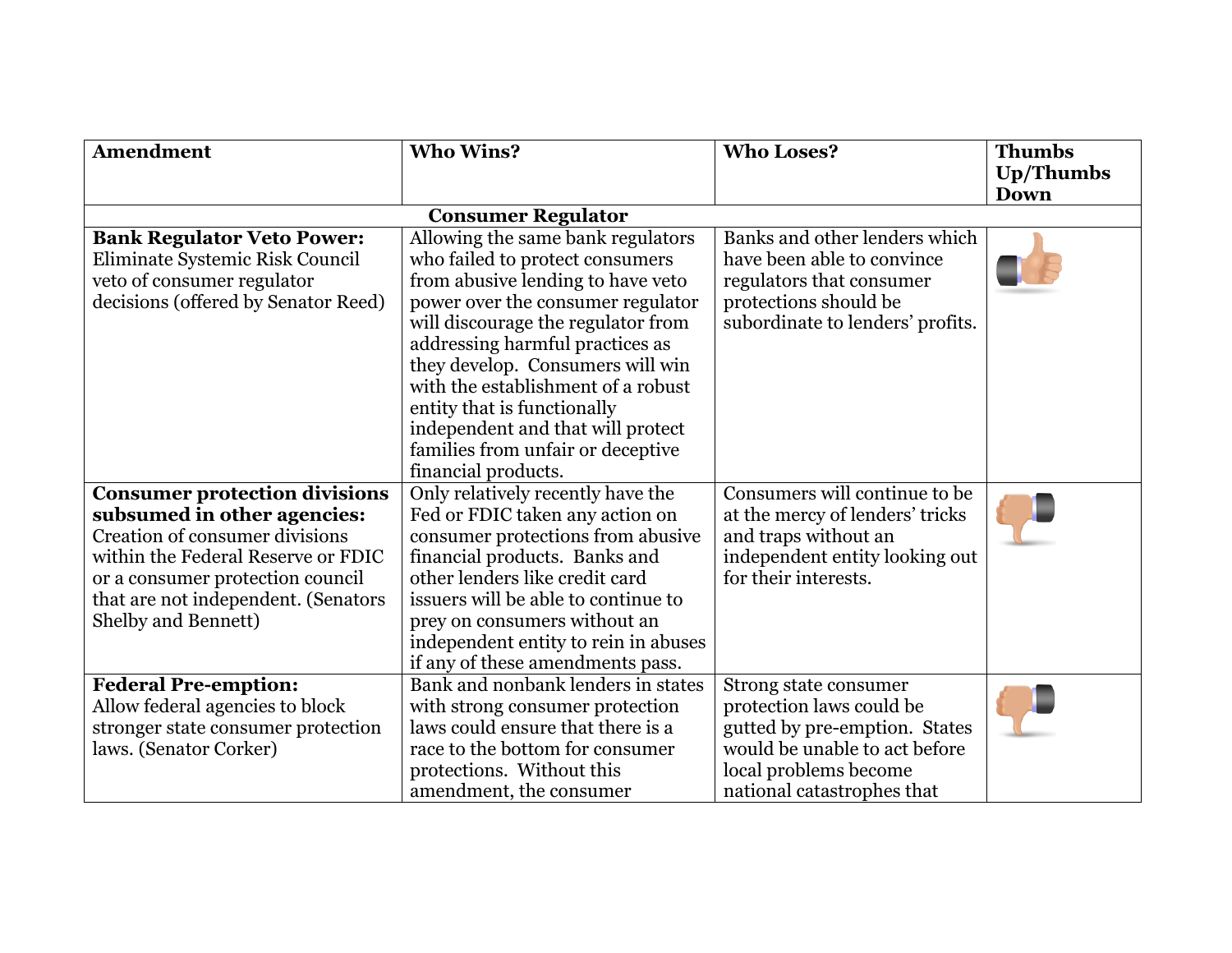| Amendment                                                                                                                                                                                                                                                                                                          | <b>Who Wins?</b>                                                                                                                                                                                                                                                                                                                                                                                                  | <b>Who Loses?</b>                                                                                                                                                                                                   | <b>Thumbs</b>                   |
|--------------------------------------------------------------------------------------------------------------------------------------------------------------------------------------------------------------------------------------------------------------------------------------------------------------------|-------------------------------------------------------------------------------------------------------------------------------------------------------------------------------------------------------------------------------------------------------------------------------------------------------------------------------------------------------------------------------------------------------------------|---------------------------------------------------------------------------------------------------------------------------------------------------------------------------------------------------------------------|---------------------------------|
|                                                                                                                                                                                                                                                                                                                    |                                                                                                                                                                                                                                                                                                                                                                                                                   |                                                                                                                                                                                                                     | <b>Up/Thumbs</b><br><b>Down</b> |
|                                                                                                                                                                                                                                                                                                                    | regulator will be able to enact<br>appropriate nationwide rules and<br>states will be able to augment these<br>rules to address emerging<br>problems.                                                                                                                                                                                                                                                             | bring down the entire<br>economy.                                                                                                                                                                                   |                                 |
| <b>Non-Bank Enforcement:</b><br>Consumer Regulator authority to<br>enforce its rules over nonbanks like<br>payday lenders and back-up<br>enforcement authority over banks<br>up to \$10 billion in size. (Senators<br>Schumer and Reed)                                                                            | Consumers who have paid billions<br>in fees for loans from nonbanks like<br>payday lenders, auto lenders,<br>consumer reporting agencies, and<br>debt collectors will have a regulator<br>without gaps in authority.<br>Consumers who bank at over 90<br>percent of financial institutions<br>would have a regulator with back<br>up enforcement authority to bring<br>cases arising from consumer<br>complaints. | Payday lenders, debt<br>collectors, and banks of less<br>than \$10 billion in assets will<br>not be able to flaunt consumer<br>protection rules due to lack of<br>enforcement power from the<br>consumer regulator. |                                 |
|                                                                                                                                                                                                                                                                                                                    | <b>Investor Protections</b>                                                                                                                                                                                                                                                                                                                                                                                       |                                                                                                                                                                                                                     |                                 |
| Fiduciary Duty: Strengthen the<br>bill's provisions on fiduciary duty,<br>including by substituting the House<br>language or by giving the SEC the<br>authority to act to impose a<br>fiduciary duty by rule if the required<br>study finds that to be in the public<br>interest. (Senators Akaka and<br>Menendez) | Average investors, who would be<br>assured that the recommendations<br>they receive from brokers and<br>insurance agents are designed with<br>their interests in mind.                                                                                                                                                                                                                                            | Brokers and insurance agents<br>who want to market<br>themselves as advisers without<br>having to act in the best<br>interests of their clients.                                                                    |                                 |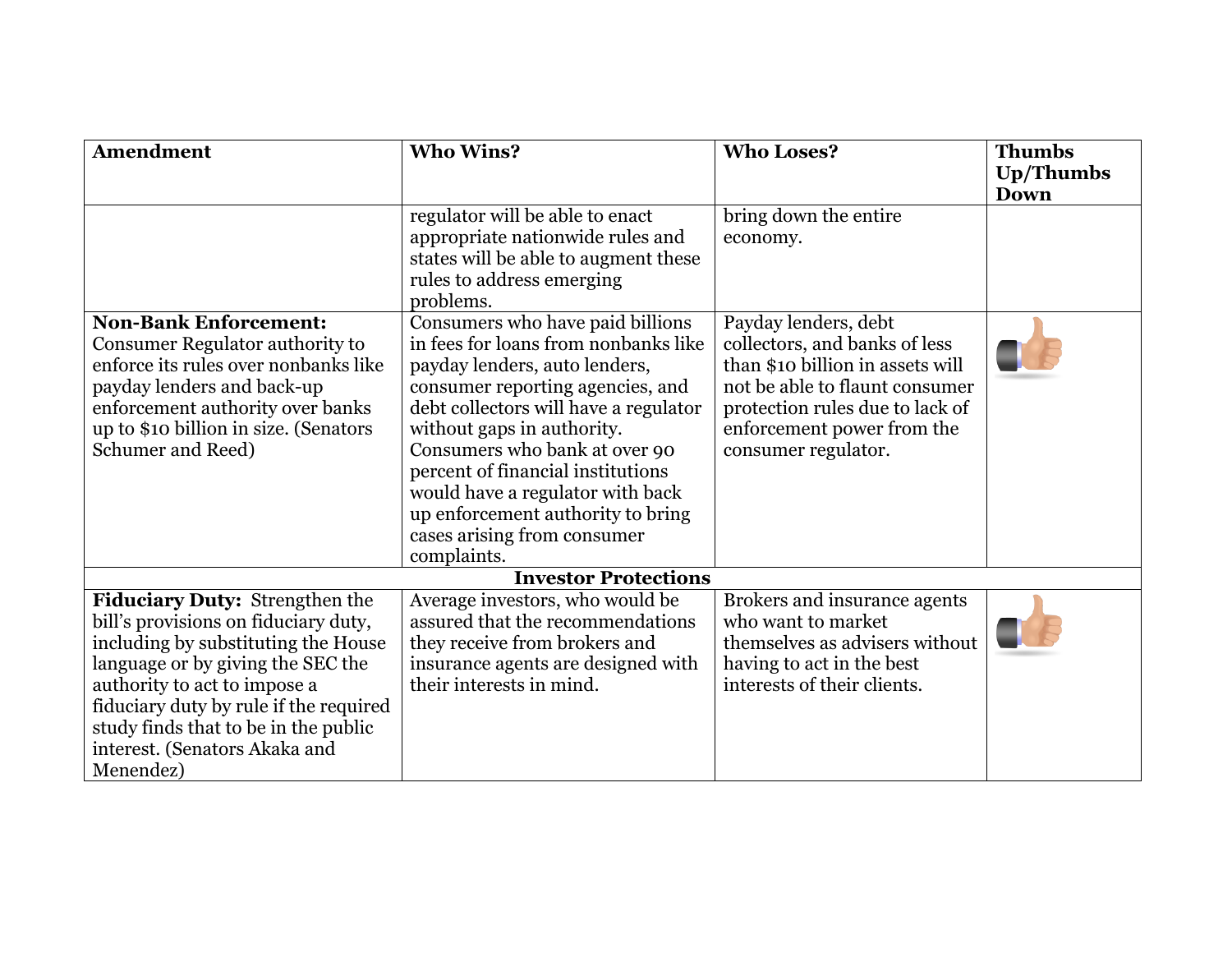| Amendment                                                                                                                                                                                                                                                                                                                                                                           | <b>Who Wins?</b>                                                                                                                                                                                              | <b>Who Loses?</b>                                                                                                                                                                                                                                                                                                   | <b>Thumbs</b><br><b>Up/Thumbs</b><br><b>Down</b> |
|-------------------------------------------------------------------------------------------------------------------------------------------------------------------------------------------------------------------------------------------------------------------------------------------------------------------------------------------------------------------------------------|---------------------------------------------------------------------------------------------------------------------------------------------------------------------------------------------------------------|---------------------------------------------------------------------------------------------------------------------------------------------------------------------------------------------------------------------------------------------------------------------------------------------------------------------|--------------------------------------------------|
| <b>Mandatory Arbitration: The</b><br>Dodd bill authorizes, but does not<br>require, the SEC to adopt rules<br>limiting the ability of brokers and<br>investment advisers to require<br>investors to sign a pre-dispute<br>binding arbitration clause. Two<br>amendments would eliminate the<br>rulemaking authority and require a<br>study instead. (Senators Shelby and<br>Corker) | Brokers and investment advisers,<br>who will continue to force investors<br>to arbitrate disputes in an industry-<br>run forum they do not perceive as<br>fair.                                               | Average investors, who will<br>lose the ability to choose to<br>bring complaints to court or<br>arbitrate in an alternative<br>forum.                                                                                                                                                                               |                                                  |
| <b>Accounting Fraud: Exempt most</b><br>public companies – those with<br>public "floats" of \$150 million or<br>less – from the law requiring them<br>to include an assessment by the<br>auditor in the annual financial audit<br>of the company's policies and<br>procedures to prevent fraud and<br>ensure accurate financial reporting.<br>(Senators Shelby and Hutchison)       | Dishonest company managers who<br>use accounting tricks to cook the<br>books or misappropriate company<br>funds.                                                                                              | Shareholders, who will<br>continue to be denied basic<br>protections designed to ensure<br>they receive accurate financial<br>information about the<br>companies in which they<br>invest. Honest companies will<br>also lose investment funds to<br>companies that use accounting<br>tricks to attract new capital. |                                                  |
| <b>Investor Advocate: The bill</b><br>creates a new Office of Investor<br>Advocate within the SEC to ensure<br>that investor interests are<br>represented in agency policy-<br>making, to serve as an independent                                                                                                                                                                   | Wall Street and the business<br>community, which will both gain a<br>new ally within the SEC to promote<br>their interests and eliminate a<br>threat that investors would have<br>significant input regarding | Investors, who will have a<br>powerful new ally to ensure<br>that the SEC fulfills its<br>mandate to put the public<br>interest before industry<br>interests.                                                                                                                                                       |                                                  |